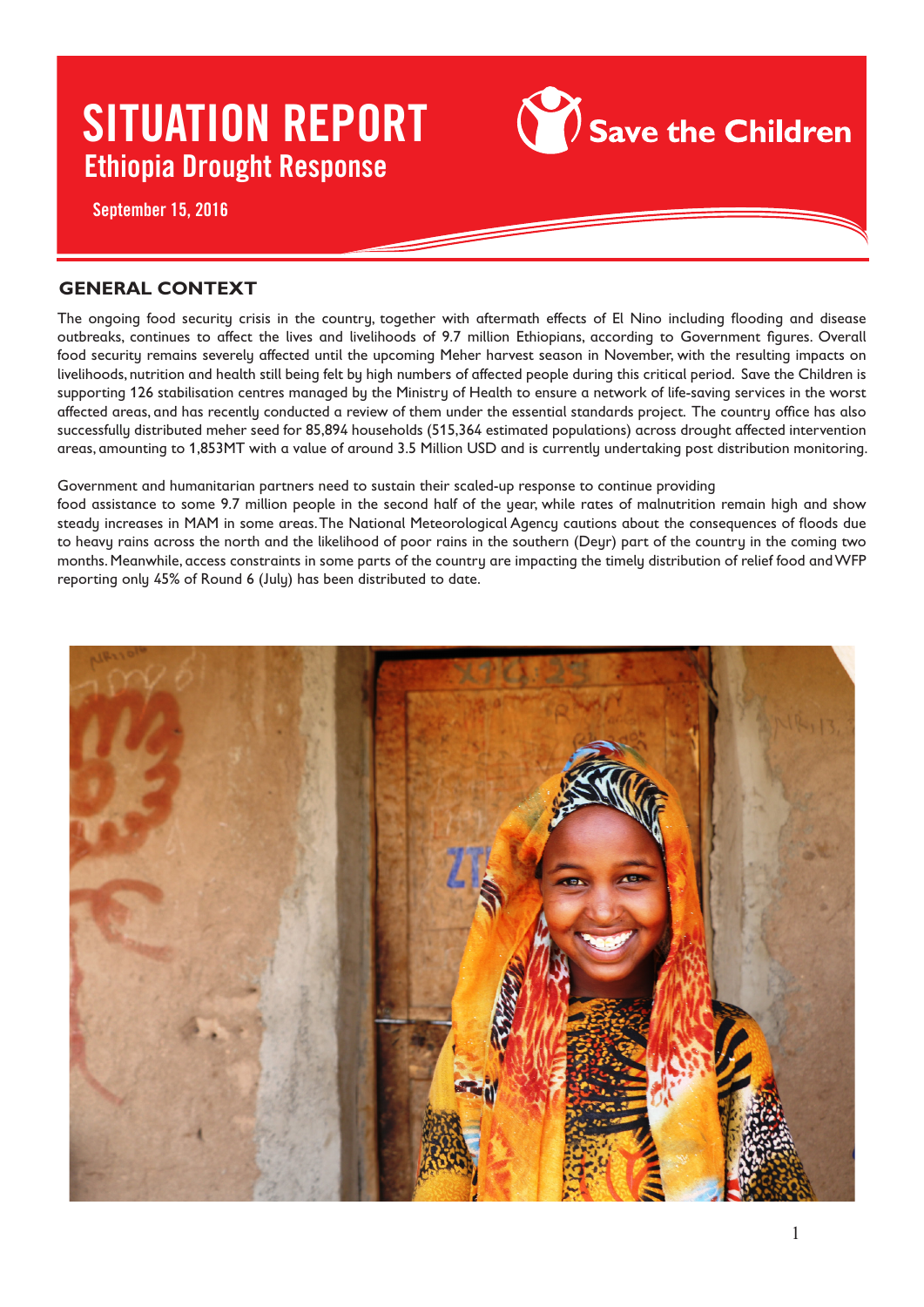OCHA reports that internal displacement due to flooding caused by heavy kiremt rainfall and resource-based inter-communal conflicts in some areas increases humanitarian needs, while a substantial \$22m Water, sanitation and hygiene (WaSH) response is crucial to contain the increasing cases of acute watery diarrhoea (AWD) outbreak. Government and humanitarian partners are prioritizing AWD response in line with the mid-year review of the 2016 HRD and the operationalized 'National Preparedness and Response Plan for AWD. See sitreps for ETH-fl-16 and ETH-ep-16 for more information on flooding or AWD responses.

## **OVERVIEW OF THE RESPONSE BY SECTOR**

In support of the overall response coordinated by the Government of Ethiopia, Save the Children is implementing a multisectoral drought emergency response programme in over 60 woredas in Somali, Afar, Amhara, SNNP, Oromia and Tigray Regions.

#### **Nutrition and Health**

The National admission rate of Acute and Severe Malnutrition in the month of August, 2016 shows a slight decrease from being in stable in the previous three months as per the ENCU reports. Mainly Amhara and Oromia regions had low reporting rate and also with fewer cases were admitted unlike others. However, others in stable trend of admission except Somali with an increasing trend.

We have conducted supportive supervision in the aim of assuring the quality and status supported stabilization centers we support in Amhara, Tigiray , Afar , SNNP and Somali regions . During the visit a total of 87 health centers providing SAM case management services have been addressed for in service quality assessment as well as internal staff capacity.

During the reporting month in 167,984 and 33014 of Children less than five month and PLWs were screed in for their nutritional status in our operational woredas. 1167 children has been admitted and treated for severe acute malnutrition in the respective nearby nutritional rehabilitation centers. A total of 6627 under five children and 2117 PLWs with moderately malnourished cases were linked to the existing WFP supported TSF program. Apart from SAM and MAM case identification and treatment a total of 2,792 PLWs and caretakers of children under two years old were supported under IYCF-E component of nutrition responses.

While delivering the above mentioned services we have also strengthened 170 and 28 OTP and SC sites respectively across the operational areas. The key components provided are: enhancing the capacity of GoV health workers as well as handed out essential drugs and equipment.

#### **Food Security & Livelihoods (FSL)**

The past month have seen a number of evolving humanitarian situations in the region and Save the Children teams have been busy responding. Save the Children has been implementing different emergency projects to respond for a range of drought induced disasters. As a result, Save the Children supported agricultural interventions in response to drought include seed distributions and agricultural technical assistance, supplementary animal feed, animal health programs, relief food aid and cash transfer. As a result, this month about 13, 136 needy people benefit from these interventions. Overall, the total number of our beneficiaries reached so far to about 43, 9288 people.

The overall rainfall performance in most Belg and Kiremt benefiting areas of Ethiopia was normal and above normal. As a result, the food security situation is expected to be improved even though there is a gap in nonfood requirements. However, seasonal forecasts and a high likelihood of a La Niña occurring during the 2016 Deyr season suggest rainfall will likely be below average in southern and southeastern pastoral areas. This will likely lead to lack pasture and water sources deterioration of livestock body conditions, reduced livestock productivity, and below-average livestock prices. In these areas, food security may deteriorate beyond the outlook period, particularly if the 2017 Gu (March to May) rains are also limited by La Niña. Accordingly, Save the Children will continue seed distributions and agricultural technical assistance, supplementary animal feed, animal health programs, relief food aid and cash transfer.

#### **Water and Sanitation Hygiene (WASH)**

As of August 2016 we have we have provided WASH support for 664,457 drought affected people in Ethiopia. This accounts for more than 10% of the national response and as circulated by WASH cluster 4W matrix more than all NGOs in the country.

However, due to stronger rains in most areas of the country, the demand for emergency water provision through trucking is reduced and our efforts have shifted to relevant timely need like increased demand of water treatment chemicals and rehabilitation of schemes affected by flood.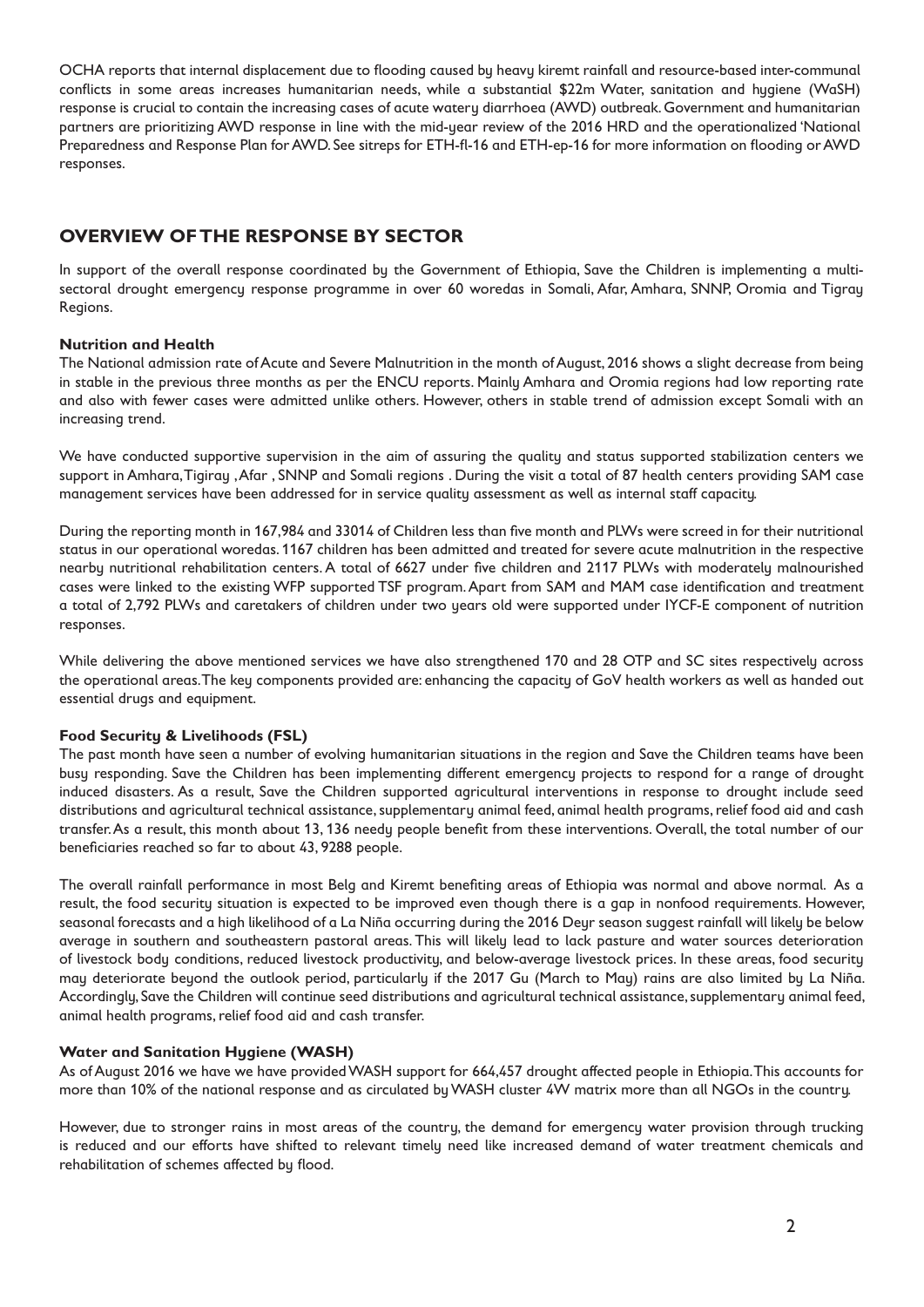In line with that early warning, mitigation and preparedness measures including scaling up water harvesting, water treatment, sanitation and hygiene promotion, prevention and surveillance of communicable diseases, enhancing other health and nutrition interventions ought to be conducted to minimize the likely impacts of flood on lives and livelihoods. Accordingly Rehabilitation of water schemes, water quality testing, provision of water purification materials and sanitation and hygiene promotion works were the major activities in our intervention areas.

#### **Education in Emergencies (EiE)**

Currently, in all the regions all the teachers are called for refresher training and the training is in progress. As per the MOE, the new academic year is going to commence on 28 September 2016 when the teachers' training is completed. However, 28 September to 02 October 2016 is ear marked for the student discussion period, and the actual teaching- learning will begin on 03 October 2016. There is concern of AWD in all regions on school children.

### **Child Protection in Emergencies (CPiE)**

Case management is one of comprehensive CP approaches where children and families in emergency benefit from direct support and referrals among service providers. Thus, we are implementing various training packages including case management and alternative care in order to capacitate the field team and partner towards quality service provision for drought affected children in line with the Minimum Standards for CP in Humanitarian Actions. Consequently, 469 (141 female) people have been trained in Sitti, North Wollo and Wagmra zones of CPiE intervention areas.

Provision of learning facilities, cascading trainings, back to school campaigns and undertaking the resilience sessions are activities scheduled for the forthcoming months.

The CPiE interventions of Save the Children are having significant contributions in rehabilitating the distressed and displaced children in drought affected communities. Moreover, the CPiE interventions enable us to keep a remarkable number of students in schools as a result of provision of potable water and other learning facilities.

#### **Child Safeguarding (CSG)**

In Bale Zone, child safeguarding orientation was given to 30 PHEM training participants by CSG focal person at Robe town

#### **FUNDING STATUS AND BENEFICIARY REACH**

| Key beneficiary statistics   |                   |                          |  |  |  |  |  |  |
|------------------------------|-------------------|--------------------------|--|--|--|--|--|--|
|                              | Children          | <b>All Beneficiaries</b> |  |  |  |  |  |  |
| Number of people affected    | 5.75 million      | 10.2 million             |  |  |  |  |  |  |
| Number of target beneficia-  |                   |                          |  |  |  |  |  |  |
| ries                         | 1.4 million (25%) | 2.1 million(20%)         |  |  |  |  |  |  |
| Number of beneficiaries      |                   |                          |  |  |  |  |  |  |
| reached since last Situation |                   |                          |  |  |  |  |  |  |
| Report                       | 176,766           | 204,615                  |  |  |  |  |  |  |
| Total number of direct       |                   |                          |  |  |  |  |  |  |
| beneficiaries                | 1,529,458         | 2,514,208                |  |  |  |  |  |  |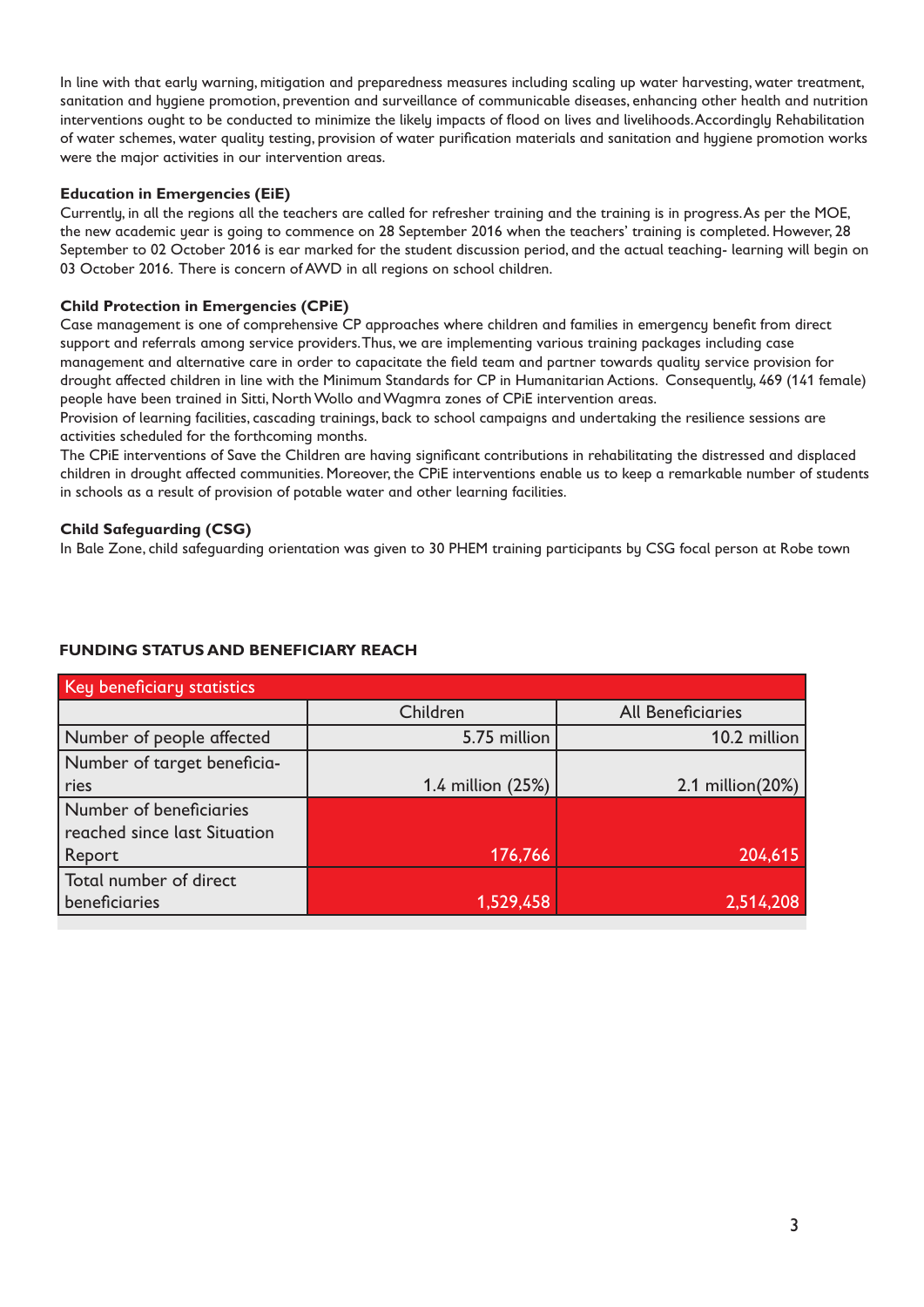| <b>Beneficiary Reach</b><br>by sector      | Total<br>Reach | <b>WASH</b> | <b>Nutrition</b> | Education    | <b>FSL</b> | Child<br>Protection |
|--------------------------------------------|----------------|-------------|------------------|--------------|------------|---------------------|
| Total # of Children<br><b>Reached</b>      | 176,766        | 2,688       | 167,024          | $\mathbf{0}$ | 6,054      | 1,000               |
| Total # of Male<br><b>Children Reached</b> | 85,959         | 1,344       | 81,114           | $\Omega$     | 3,011      | 490                 |
| Total # of Female<br>Reached               | 90,807         | 1,344       | 85,910           | $\Omega$     | 3,043      | 510                 |
| Total # of Adults<br>Reached               | 27,849         | 5,109       | 15,658           | $\mathbf{0}$ | 7,082      | $\Omega$            |
| Total # of Male Adults<br>Reached          | 9,180          | 2,291       | 2,186            | $\mathbf{0}$ | 4,703      | $\Omega$            |
| Total # of Female<br><b>Adults Reached</b> | 18,669         | 2,818       | 13,472           | $\Omega$     | 2,379      | $\Omega$            |
| Total $#$ of<br>beneficiaries reached      | 204,615        | 7,797       | 182,682          | $\mathbf{0}$ | 13,136     | 1,000               |
| Total # of Male<br>beneficiaries reached   | 95,139         | 3,635       | 83,300           | $\Omega$     | 7,714      | 490                 |
| Total # of Female<br>beneficiaries reached | 109,476        | 4,162       | 99,382           | $\mathbf 0$  | 5,422      | 510                 |

| Funding Overview (US\$)                          | Total          | <b>Notes</b>                                                                                                                                                                                                                                                   |
|--------------------------------------------------|----------------|----------------------------------------------------------------------------------------------------------------------------------------------------------------------------------------------------------------------------------------------------------------|
| Save the Children Appeal income                  | \$100 million  | (per Save the Children Drought Response                                                                                                                                                                                                                        |
| target                                           |                | strategy June 2014-Dec 2016)                                                                                                                                                                                                                                   |
| <b>Donor Funding</b>                             |                |                                                                                                                                                                                                                                                                |
| <b>Total Confirmed to date</b>                   | \$87, 111, 348 | (from June 2014 CAT3 to date)                                                                                                                                                                                                                                  |
| Save the Children drought Appeal<br>contribution | \$5,489,650    | Total pooled funding contributed by SC Italy-<br>\$1,199,000, SC Sweden- \$574, 000, SC Hong<br>Kong- \$90,000, SC Netherlands- 83,250,<br>SC New Zealand- \$27,266, SC Australia-<br>\$37,600;SC Spain- \$80,300,SCUS- \$390,000<br>and ; SC AUS \$70,000 AUD |
| Expenditure to date                              | \$61,870,049   | (June $2014 -$ July 2016)                                                                                                                                                                                                                                      |

# **PROGRAMME OUTPUTS EAST HUB**

## **Somali Region**

In Sitti Zone of the region, the rain has continued and some communities are gradually rebuilding livelihood assets like livestock due to improvements in pasture availability. The price of livestock is also increasing gradually. This trend is expected to continue over the coming months. Though the situation still far from full recovery from the negative impacts of drought. Accesses to water has also improved coming to normal in many parts of the zone but clean water availability is still a challenge as some IDP community members still use stream waters.

## **Nutrition and Health**

4,920 under five children (2,686 girls) and 1,764 Pregnant and lactating women (PLW) were screened for malnutrition. 564 children (359 girls) with SAM cases have been admitted and treated. 24 children (14 girls) who were affected by severe malnutrition with medical complications were admitted and treated in 12 stabilization centers

| <b>Woreda</b>            | Denbel | Ayisha | Erer | <b>Shinile</b> | Hadigala | Afdem | Awbare | Total |
|--------------------------|--------|--------|------|----------------|----------|-------|--------|-------|
| $#$ of SC<br>admissions  |        |        | O    |                |          |       |        | 24'   |
| $#$ of OTP<br>admissions | 64     | 32     | 20   | 74             | 59       | 59    | 56     | 564   |

#### Table 1. SC and OTP admissions in Sitti and Fafan Zone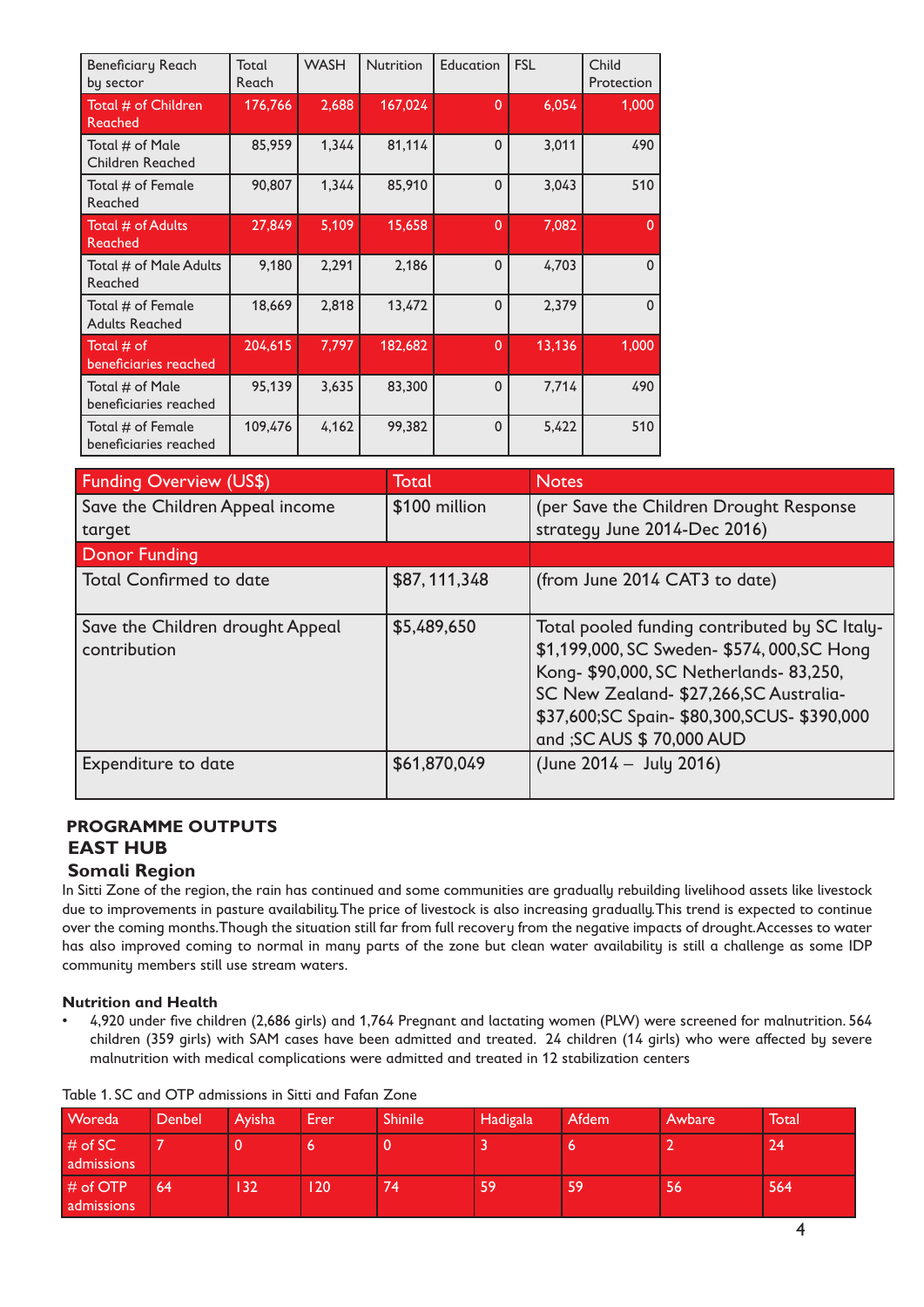- Threapuetic Food Programme (TFP) admission trend shows slight increase comparing from the last month report. This indicates that food security situation is poor.
- Greater emphasis was given on the prevention of malnutrition through active Infant Youth and Child Feeding /IYCF promotion practices mainly focusing on establishment of mother to mother support groups, one to one counselling on IYCF and group counselling sessions. 27 mother support groups (each consisting of 15 mothers) in Woredas of Sitti Zone. In addition 338 mothers have received one to one counselling and 902 mothers have got IYCF group counselling.
- 389 mothers with SAM children admitted in the OTP and SCs have been counselled on feeding practice of their young children.
- The mobile health and nutrition teams in six Woredas of Sitti zone are delivering mobile health and nutrition packages

| Woreda                                   | Ayisha | Denbel | Erer | <b>Shinile</b> | Hadigala | Afdem | Awbare | <b>Total</b> |
|------------------------------------------|--------|--------|------|----------------|----------|-------|--------|--------------|
| # Under-five<br>consultation             | 414    | 236    | 307  | 288            | 323      | 119   | 360    | 2,047        |
| # Adult<br>consultations                 | 393    | 330    | 387  | 378            | 447      | 121   | 525    | 2,581        |
| $#$ infants<br>vaccinated                | 186    | 255    | 147  | 87             | 49       | 101   | 62     | 887          |
| #Women<br>provided TT<br>Immunizations   | 193    | 71     | 58   | 39             | 30       | 23    | 115    | 529          |
| # reached<br>through health<br>education | 408    | 690    | 1078 | 590            | 702      | 917   | 933    | 5,318        |

Table 2. Summary of main achievements of mobile health and nutrition in Sitti Zone

- 120 HEWs (41 female health workers) in Shinile, Erer, Ayisha, Denbel and Awbare Woreda were trained on CMAM treatment protocol.
- 15 government staff from Mieso/Muli and Shinille Woredas were trained on drug supply chain and data manggement skills.

#### **Food Security and Livelihoods**

- 700 households have reached through cash for work payment in Hadigala Woreda. The beneficiaries were from Gadidkate and Andobayd (200HHs) and Biogara (300HHs) Kebele. 530 households (1F:92) at Germam, Aseba and Asbuli villages of Erer Woreda have also reached through labor based public works performed.
- 274 households were reached through provision of 46 quintals sorghum and maize seeds in Dembel Woreda. In Shinile woreda, 454 households also have received 10 quintals of Haricot, 31 quintals of Maize and 41 quintals of sorghum seed.
- 6,738 people (1,680 females) have benefited from the mass vaccination and treatment intervention. 69,235 animals have been treated and vaccinated against infectious and parasitic diseases to prevent the spread of livestock diseases. This was done during government led mass vaccination and treatment campaign.
- 452 households (218 females) have received 814 quintals of animal feed (wheat bran) for 282 dairy cows and 2365 milking goats in Shinille Woreda.
- • Voucher based veterinary service provision training has been provided to six government staff in Shinille Woreda. 276 households received voucher with different values in Shinille Woreda.

#### **WASH**

- 2,800 drought affected households have received 467 cartoons of water purification chemicals in Erer and Danbal Woredas.
- 910 (355 females) people participated in the second phase mass environmental sanitation campaign conducted at Asbuli IDP camp. Also 400 people (250 females) participated the hygiene and sanitation promotion campaign organized in collaboration with Woreda water office at Dhareal.
- 50 internally displaced families will be benefiting from solid waste disposal pit constructed at Aydora IDP site.
- 191 people (102 females) participated in mass hygiene promotion campaign at Gadidiqate Kebele.
- Shinille and Mieso Woredas have received 12 water storage tankers 5,000 litres capacity.

#### **Education in Emergencies (EiE)**

- • Water Tankers and pipeline extension has been done in two primary schools in Shinile woreda this will benefit 631 (183 girls) students. Similarly, a school in Afdem woreda received support in water provision that will benefit 1,355 school children (817 girls) in the coming academic year.
- 4 education officers attended five days EiE basic data management training that aims to enhance officers' skills on EiE data collection and management.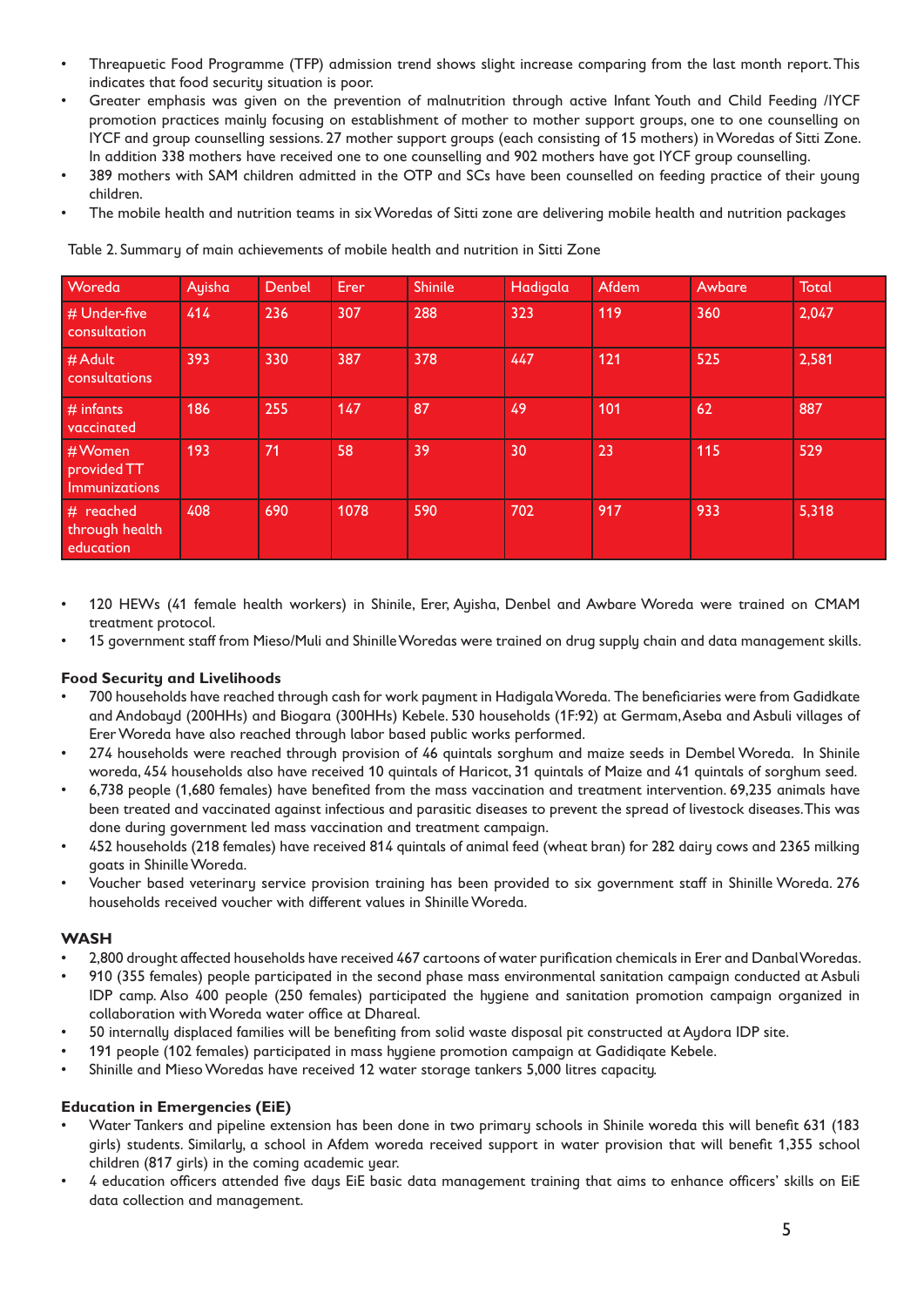### **Child Protection in Emergencies (CPiE)**

- Three days training on alternative care was provided 26(female 9 and male 17) participants drawn from district line departments, regional bureaus and SCI staff. This training is intended to enrich parenting skills of child care providers and enhance child care environment among partners.
- • Community conversations (CC) were conducted in five (5) Kebeles under Erer and Afdem districts. A total of 162(F79 & M83) have been attended the conversation meeting. During the conversation, illegal migration, early marriage and child labour have been discussed.
- 3 days training on child protection case management have been conducted in Dire Dawa. A total of 32 (Female 7 & male 25) participants drawn from government partner bureaus, district line offices and our staff attended this training.

# **NORTH HUB**

### **Afar Region**

Almost all parts of our intervention woredas have received medium to heavy rain in the reporting period. Due to the availability of pasture and browse, livestock body condition is improving thus price of livestock is slightly increasing. House Holds are also getting milk for consumption.

#### **Nutrition and Health**

- 3,820 (children 2,360 and pregnant and lactating woman 1,460) were screened. 310 children were identified with SAM cases and four children had SAM with medical complications. 286 under five children with SAM cases were also admitted and treated in 69 OTP and 11 SC sites in Ewa, Chifra, Dalol, Afdera, Elidea'r, Erebti and Berahle. Woredas.
- 1,012 mothers and 960 PLWs, 2,082 adults (male), 110 care takers received awareness creation on health education.
- 18 new mothers support groups were formed. 150 mother support group have conducted bi-monthly session in 11 project implementation Woredas. 200 Plastic mats were provided to mother group in 11 Woredas.

#### **Food Security and Livelihoods**

- 126,245 animals were vaccinated and treated during mass vaccination in four Kebeles. 3,781people (1,229 female) benefited from this activity.
- 1,200 beneficiaries (234 targeted households) received 3,510 kg of meat voucher (fresh meat of camel, cow and ox) in four Kebeles of Dalol Woreda. Each targeted households took 15kg per household. The price of one kilogram was agreed in 150 ETB.
- 53 youth have been trained on Be Your Own Boss (BYOB) in Ayseita woreda.
- 64 youth have been trained on Work Ready Now (WRN) in Ayseita woreda.

#### **WASH**

- 40 WASH committees (20 females) trained on water sanitation and hygiene in Ewa Woreda.
- 126,900 sachet water treatment chemicals were distributed to 8 health centre and 26 health posts in Chifra, Mille and Ewa Woredas. 4,431 people will benefit from the water purifying chemicals
- 100(30 female headed households) households will receive clean water from stone checked dam built during cash for work activities in Billu Kebele of Ewa Woreda. The cash for work activities was done in 25 days(20 days cash payment and 5 days free labour community contribution). Participates have received Birr1200.00ETB each.
- 285 households (92 female headed households) received 1,140 breeding goats. Each household have got four breeding goats
- 818 semi-pastoral households (70 female headed household) received 92 quintals of maize seeds in Chifra, Ewa and Millie Woredas. 419 household (70 female headed households ) received 16 quintals of mung bean seeds in Chifra and Millie Woredas.
- 50(10 females) pastoral agricultural development experts were trained on Disaster Risk Reduction and Early warning from Millie Woreda. Also 30 people from government and project staff from Chifra, Ewa and Millie were trained.

#### **Child Protection in Emergencies (CPiE)**

100 participants (40 children and 21 females) were trained on child protection concept.

## **Amhara Region**

There was evenly distributed rain with sufficient amount. In most of woredas North Wollo, South Wollo and Oromia special zones there was rain throughout the month. But in the case of Wag Himira zone there was good amount of rain the first three weeks in all woredas and has shown a decline after the third week of August. Meher season plantation is 94% completed. In general the crop performance is promising But in some places water lodging becomes a problem. There is stable price condition in North and South Wollo in both livestock and crop market price. But in the case of Wag Himira price of both crops and livestock has increased compared to last month.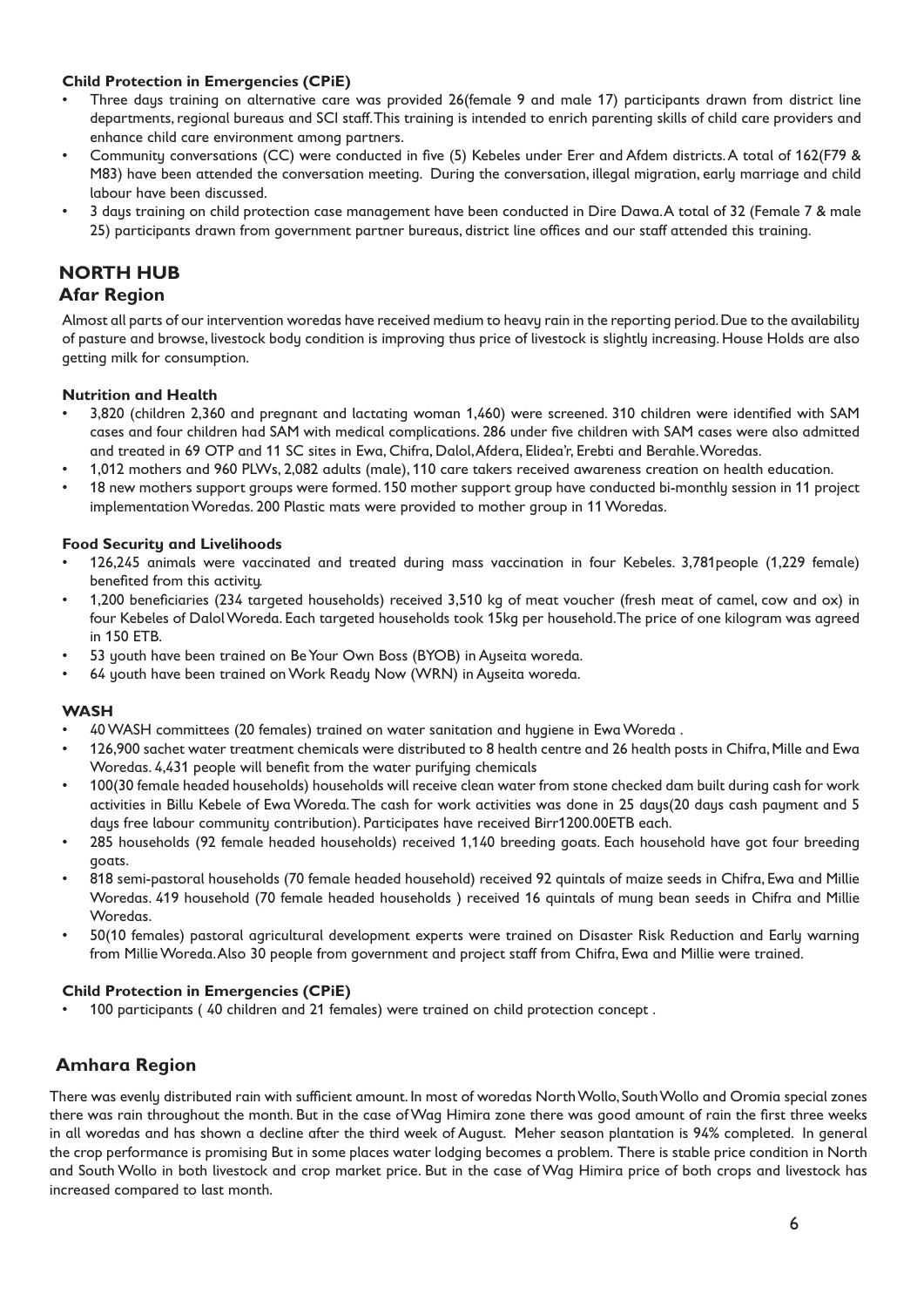#### **Nutrition and Health:**

- 82,250 children (42,130 girls) and 15,610 pregnant and lactating women were screened for malnutrition in North Wollo. From this, 5,845 (2,981girls) children and 3143 pregnant and lactating women identified as MAM and referred to TFP sites.
- 11 children with complicated SAM cases from Dehana, Ziquala and Sekota Woredas timely referred to stabilisation centres in hospitals and health centres.
- 56 children with SAM cases were admitted to 48 OTP and 8 SC sites.
- 18 health posts and two health centres in Sekota and Ziquala Woreda got supportive supervision and on job training. 18 health extension workers and 4 health workers received technical support during these activities.
- 62 (10 females) Zonal Rapid Response Team (RRT) were trained on PHEM. This will strengthen diseases surveillance activities to identify bottlenecks and looking possible PHEM measures to improve public health emergency response.

#### **Food Security and Livelihoods**

- 3264 (522 are female headed households) households received concentrated animal feed in Gazgibla, Sekota and Zequala Woreda intervention areas.
- 178 (61 are female headed households) received livestock health treatment service.
- • 60 participants (10 Females) from government development agencies and community development workers from of Sekota and Ziqualla Woredas were trained on land preparation, fertilizer& compost application, pest management& control mechanisms, post harvesting system, seed management and utilization.
- 286 (239 females) beneficiaries trained on different livestock activities such as restocking to 156(149 females) farmers, poultry to 90 females and 40 male farmers on bee keeping activities.
- 862 Village Saving and Loan Association (VSLA) members were trained at Kebele level. The organized 14 VSLA group members start savings; on the reporting month 2,519 ETB birr collected.
- • 38 households received 190 bee colonies (5 colonies for each household) and 18 households have got 54 transitional hives in Ziquala and Sekota Woredas.

#### **Emergency Food Distribution**

1,119 Mt of food commodity to 65,502 beneficiaries which is about 21% of the plan in North Wollo of Gubalafto and Habru Woredas. In Wag Himra, 13,668 Mt food commodity distributed to 67,199 (3,070 females) in two consecutive rounds.

#### **WASH**

261(216 females) WaSH committee members and HADs were trained on basic water supply points' operation and maintenance with hygiene and sanitation promotion

#### **Education in Emergencies (EiE)**

200 plant pits are excavated and trees are planted at Tiya primary school of Sekota Woreda.

#### **Child Protection in Emergencies (CPiE)**

- • 5,215(2,855 females) community members (1,786 are children) attended 24 awareness raising events on child protection issues.
- 1,108 parents attained awareness raising events on parenting skills, hazardous child labour, early marriage and child trafficking.
- 2,854 (1189 females) attended community conversation session. Among this 635(193girls) were children.
- 500 children (260 girls) are receiving child resilience sessions every week in 20 schools of Sekota and Ziquala Woredas.
- 500 vulnerable children in 20 intervention Kebeles (10 kebele in Raya Kobo and 10 kebeles in Habru Woredas) are receiving child resilience sessions.
- 500 care givers have attended the secession for caregivers.
- 42 community workers and volunteers (24 females) were trained on community conversation for child protection and Literacy boost.
- 100 child protection committee members (32 females) from 20 intervention schools were trained on community mobilization for child protection and positive child discipline in Wag Himra Zone.
- • 40 community workers (Females, 20) were trained on children protection (safe play) Raya Kobo and Habru Woredas.
- 30 participants from different government sectors (Female, 5) were trained on child protection mainstreaming in Raya Kobo and Habru Woredas.
- 6,568 children and 5221 adults attended public awareness on child protection issues like child labor, child migration and early marriage. This were organized in Habru & Raya Kobo Woredas.
- 639 children (Girls, 384) have received psychosocial support from local service providers in Habru Woreda.
- 84 participants (Female, 34) trained on child protection in emergency in Habru Woreda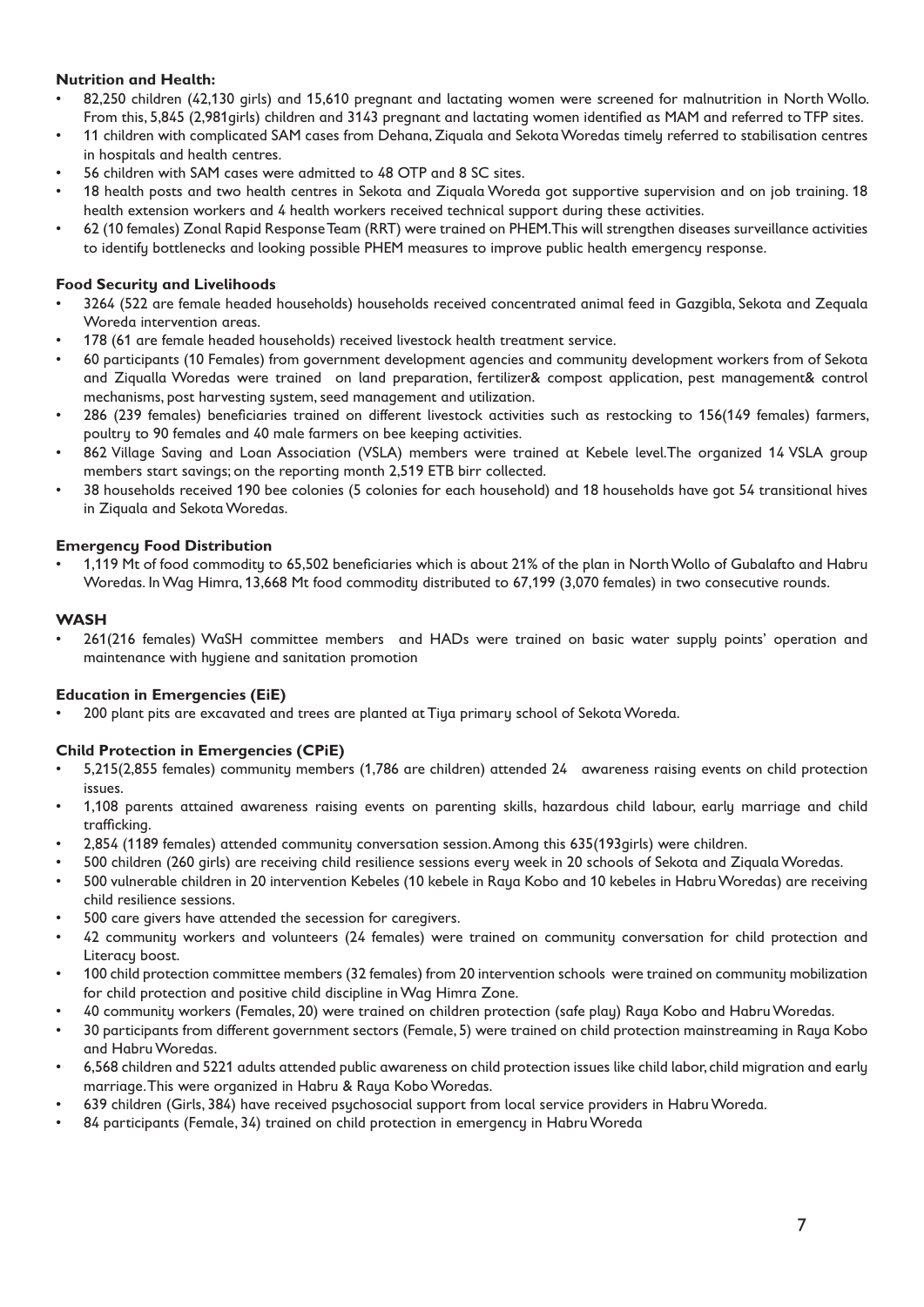# **Tigray Region**

In the first two weeks of August, there was continuous rain fall in all intervention areas while the rain subsides during the last two weeks on the month. The body conditions of livestock are improving due to availability of pasture, supplementary feed provision and animal health service. Farmers in Raya-azebo, Raya-alamata and Ofla have also vaccinated their animals. All emergency seeds have been distributed to beneficiaries in all intervention areas are in a good growing stage.

Due to our support in referral system improvement, around 20 cases were found to be admitted in two months period in Korem hospital SC site.

### **Nutrition and Health**

- 96 SAM cases and 2198 MAM cases were identified Raya-alamata and Raya-azebo Woredas.
- Monitoring was conducted in five health centers of Raya Azebo and two health centers Ofla Woreda on stock of essential emergency drugs, water purification chemicals, Hygienic kits. Also two SC sites (Korem Hospital SC and Hashenge SC) and one OTP site in Ofla Woreda and one SC site (Mohoni SC) and one OTP site from Raya Azebo Woreda were visited. In the monitoring Around 20 cases were found to be admitted in two months period in Korem hospital SC site.

### **Food Security and Livelihoods**

- • 2,004 drought affected poor households (756 are female headed households) received treatment for 15,690 livestock (7,452 cattle, 8,238 sheep and goats) in Raya-azebo, Raya-alamata and Ofla Woredas.
- Four health posts and health centres in Ofla Woreda received four water reservoirs with capacity of 5,000.
- 54 people have attended review meeting on animal feed, cereal Seed distribution and Animal health service status from Ofla, and Raya-alamata and Raya-azebo Woredas.
- 14 experts from Ofla, Raya-alamata and Raya-azebo were trained on animal nutrition.

## **SOUTH HUB**

## **Southern Nations Nationalities and People's Region Region**

During the reporting period, the region has received medium to high amount of rainfall. Heavy rain with snow has destroyed 755.82 hectares of crop in 46 Kebeles of Halaba and three kebeles of Gibe Woredas. Maize harvest was available and pasture availability has increased. There were African horse and Mouth and foot disease outbreaks in Guraghe, and Hadiya zones which resulted death of some cattle. Immunization is undergoing in Gibe Woreda of Hadiya zone for African horse disease. Nutritional status of the community in the region as well as our operational areas seems stable as some of vegetables and crops are ready for consumption. Though in some zones there is increased number of OTP/SC admissions while some zones reported decreased admissions of OTP/SC activities. Even though there are ups and downs of OTP/SC admissions; Nutritional status of the region seems stable.

#### **Nutrition and Health**

- 65,045 under five children were screened through CHD at OTP sites and door-to-door. 287 children with SAM cases and 3,051 children with MAM were identified in Halaba, Gibe, Mareko and Alle Woreds. 870 children with MAM were referred TSFP in Halaba and Mareko Woredas.
- 17,947 Pregnant and Lactating Woman (PLW) were screened in CHD in Mareko, Gibe, Alle and Halaba Woredas. 2615 were MAM cases. 989 were referred to TSFP in Halaba and Mareko Woreda.
- 281 children were cured and discharged from OTP and 249 children were newly admitted in the four response woredas of Halaba, Gibe, Alle and Mareko.
- Fifty children with complicated SAM cases were at 19 stabilization centres. 36 were transferred to OTP sites.
- 16 health workers were trained on supply chain management, nutrition surveillance and emergence preparedness for three days from Mareko and Alle Woreads.

#### **Food Security and Livelihoods**

Post distribution monitoring (PDM) assessment was conducted in four Kebeles of Sodo and Halaba Woredas The findings shows that beneficiaries were selected before seed distribution by a committee composed of cell/HDA leaders, considered all vulnerable based on the criteria, seed distributed based on land size .

#### **WASH**

11 health extension workers trained on usage of water purifying chemicals.